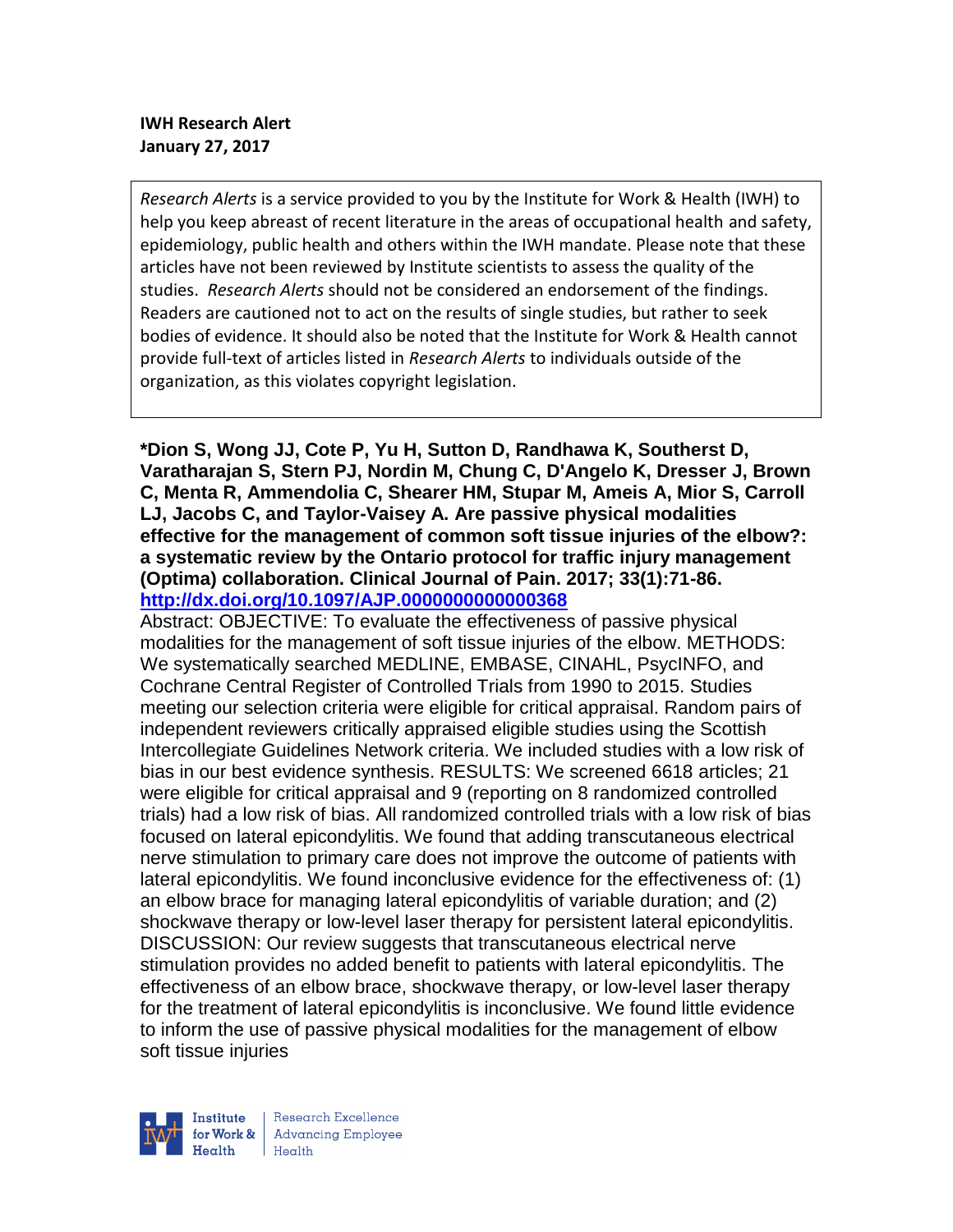## **\*Williams CM, Penkala S, Smith P, Haines T, and Bowles KA. Exploring musculoskeletal injuries in the podiatry profession: an international cross sectional study. Journal of Foot and Ankle Research. 2017; 10:3. <http://dx.doi.org/10.1186/s13047-016-0185-y>[open access]** Abstract: BACKGROUND: Workplace injury is an international costly burden. Health care workers are an essential component to managing musculoskeletal disorders, however in doing this, they may increase their own susceptibility. While there is substantial evidence about work-related musculoskeletal disorders across the health workforce, understanding risk factors in specific occupational groups, such as podiatry, is limited. The primary aim of this study was to determine the prevalence and intensity of work related low back pain in podiatrists. METHODS: This was an international cross-sectional survey targeting podiatrists in Australia, New Zealand and the United Kingdom. The survey had two components; general demographic variables and variables relating to general musculoskeletal pain in general or podiatry work-related musculoskeletal pain. Multivariable regression analyses were used to identify factors associated with musculoskeletal stiffness and pain and low back pain intensity. Thematic analysis was used to group comments podiatrists made about their musculoskeletal health. RESULTS: There were 948 survey responses (5% of Australian, New Zealand and United Kingdom registered podiatrists). There were 719 (76%) podiatrists reporting musculoskeletal pain as a result of their work practices throughout their career. The majority of injuries reported were in the first five years of practice ( $n = 320, 45\%$ ). The body area reported as being the location of the most significant injury was the low back (203 of 705 responses, 29%). Being female ( $p < 0.001$ ) and working in private practice ( $p =$ 0.003) was associated with musculoskeletal pain or stiffness in the past 12 months. There were no variables associated with pain or stiffness in the past four weeks. Being female was the only variable associated with higher pain ( $p =$ 0.018). There were four main themes to workplace musculoskeletal pain: 1. Organisational and procedural responses to injury, 2. Giving up work, taking time off, reducing hours, 3. Maintaining good musculoskeletal health and 4. Environmental change. CONCLUSIONS: The postures that podiatrists hold while treating patients appear to impact on musculoskeletal pain and stiffness. Recently graduated and female podiatrists are at higher risk of injury. There is a need for the profession to consider how they move and take care of their own musculoskeletal health

**Barth J, de Boer WE, Busse JW, Hoving JL, Kedzia S, Couban R, Fischer K, von Allmen DY, Spanjer J, and Kunz R. Inter-rater agreement in evaluation of disability: systematic review of reproducibility studies. British Medical Journal. 2017; 356:j14.**

# **<http://dx.doi.org/10.1136/bmj.j14>[open access]**

Abstract: OBJECTIVES: To explore agreement among healthcare professionals assessing eligibility for work disability benefits. DESIGN: Systematic review and narrative synthesis of reproducibility studies. DATA SOURCES: Medline,



Research Excellence for Work & | Advancing Employee Health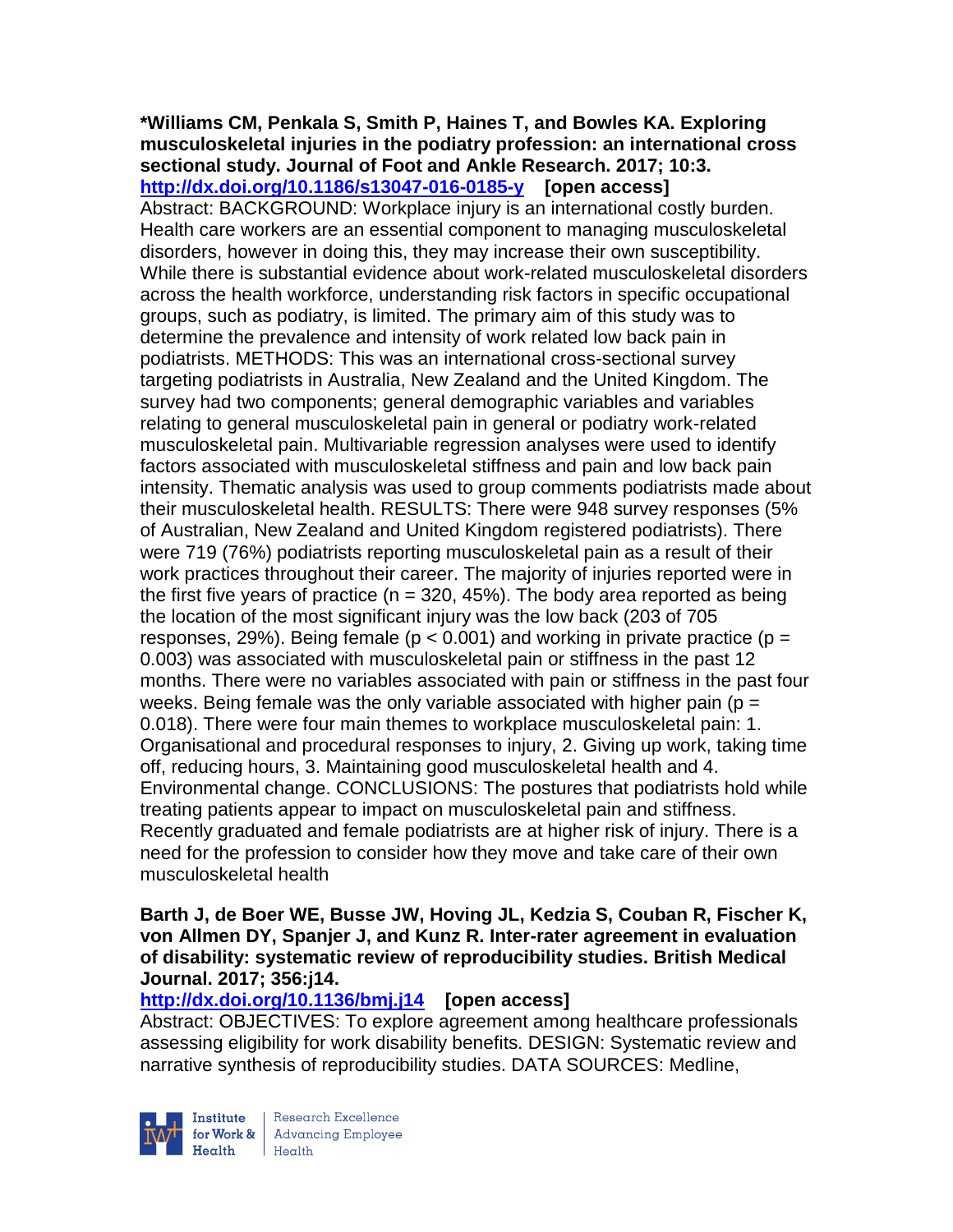Embase, and PsycINFO searched up to 16 March 2016, without language restrictions, and review of bibliographies of included studies. ELIGIBILITY CRITERIA: Observational studies investigating reproducibility among healthcare professionals performing disability evaluations using a global rating of working capacity and reporting inter-rater reliability by a statistical measure or descriptively. Studies could be conducted in insurance settings, where decisions on ability to work include normative judgments based on legal considerations, or in research settings, where decisions on ability to work disregard normative considerations. : Teams of paired reviewers identified eligible studies, appraised their methodological quality and generalisability, and abstracted results with pretested forms. As heterogeneity of research designs and findings impeded a quantitative analysis, a descriptive synthesis stratified by setting (insurance or research) was performed. RESULTS: From 4562 references, 101 full text articles were reviewed. Of these, 16 studies conducted in an insurance setting and seven in a research setting, performed in 12 countries, met the inclusion criteria. Studies in the insurance setting were conducted with medical experts assessing claimants who were actual disability claimants or played by actors, hypothetical cases, or short written scenarios. Conditions were mental (n=6, 38%), musculoskeletal (n=4, 25%), or mixed (n=6, 38%). Applicability of findings from studies conducted in an insurance setting to real life evaluations ranged from generalisable (n=7, 44%) and probably generalisable (n=3, 19%) to probably not generalisable (n=6, 37%). Median inter-rater reliability among experts was 0.45 (range intraclass correlation coefficient 0.86 to kappa-0.10). Inter-rater reliability was poor in six studies (37%) and excellent in only two (13%). This contrasts with studies conducted in the research setting, where the median inter-rater reliability was 0.76 (range 0.91-0.53), and 71% (5/7) studies achieved excellent inter-rater reliability. Reliability between assessing professionals was higher when the evaluation was guided by a standardised instrument (23 studies, P=0.006). No such association was detected for subjective or chronic health conditions or the studies' generalisability to real world evaluation of disability (P=0.46, 0.45, and 0.65, respectively). CONCLUSIONS: Despite their common use and far reaching consequences for workers claiming disabling injury or illness, research on the reliability of medical evaluations of disability for work is limited and indicates high variation in judgments among assessing professionals. Standardising the evaluation process could improve reliability. Development and testing of instruments and structured approaches to improve reliability in evaluation of disability are urgently needed

**Corin L and Bjork L. Job demands and job resources in human service managerial work an external assessment through work content analysis. Nordic Journal of Working Life Studies. 2017; 6(4):3-28. <http://dx.doi.org/10.19154/njwls.v6i4.5610>**

**Feleus A, Miedema HS, Bierma-Zeinstra SM, Hoekstra T, Koes BW, and Burdorf A. Sick leave in workers with arm, neck and/or shoulder** 



Research Excellence for Work & | Advancing Employee  $H_{\text{eath}}$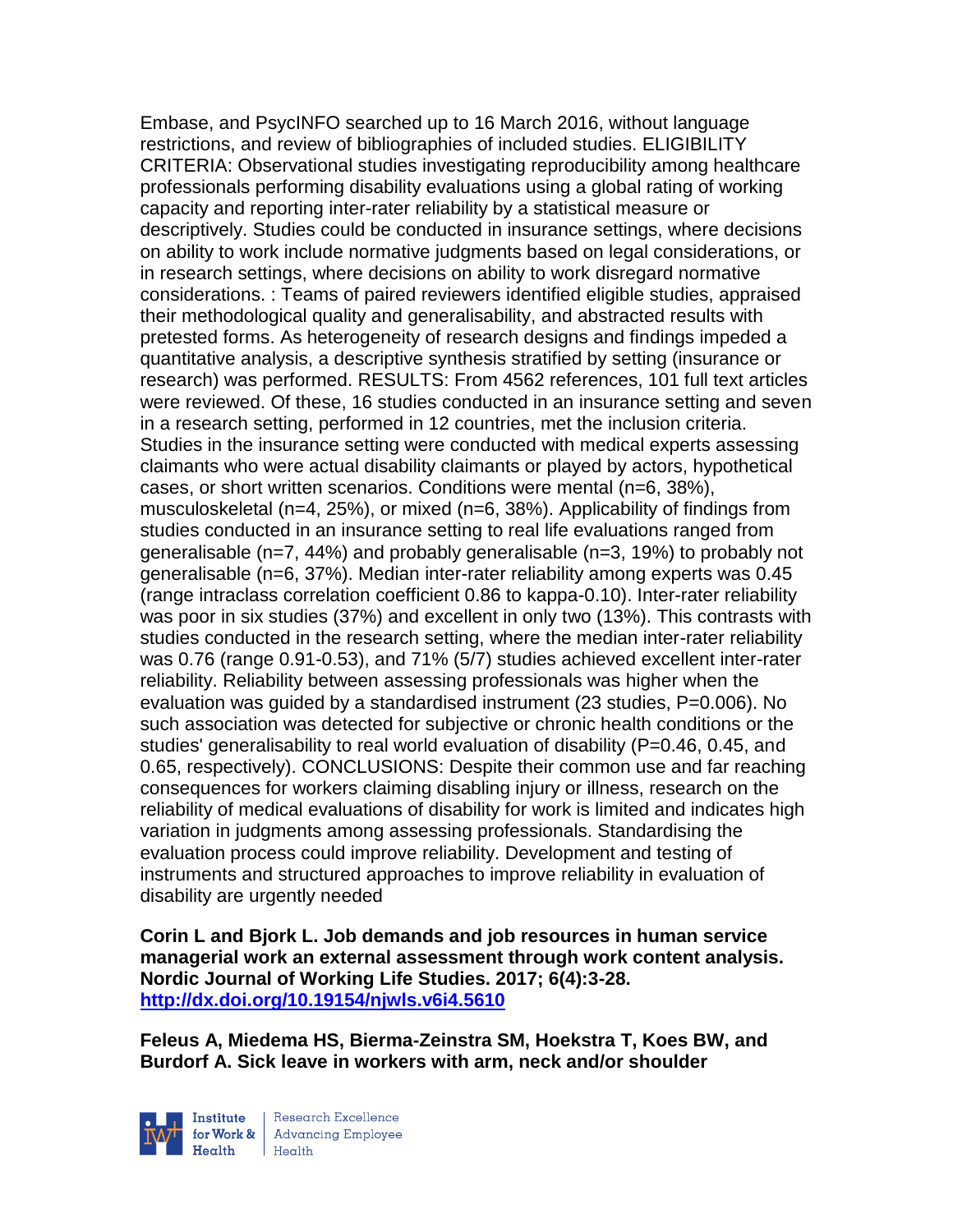## **complaints; defining occurrence and discriminative trajectories over a 2 year time period. Occupational and Environmental Medicine. 2017; 74(2):114-122.**

# **<http://dx.doi.org/10.1136/oemed-2016-103624>**

Abstract: OBJECTIVES: Impediments due to complaints of non-traumatic arm, neck and/or shoulder (CANS) during work often leads to consultation in primary care. This study examines the occurrence of sick leave among workers with new CANS, and evaluates sick leave trajectories and their characteristics. METHODS: This prospective 2-year cohort study included workers with a new CANS presenting in general practice. Participants filled out postal questionnaires on sick leave at 6-monthly intervals. Latent class growth mixture modelling was used to identify distinct trajectories of sick leave. Multinomial regression analyses identified characteristics of the subgroups. RESULTS: During follow-up, of the 533 participants 190 reported at least one episode of sick leave due to CANS. Three sick leave trajectories were distinguished: (1) 'low-risk' trajectory (n=366), with a constant low probability over time; (2) 'intermediate risk' trajectory, with a high probability at first consultation followed by a steep decrease in probability of sick leave (n=122); (3) 'high-risk' trajectory (n=45), with a constant high probability of sick leave. Compared to the 'low-risk' trajectory, the other trajectories were characterised by more functional limitations, less specific diagnoses, more work-related symptoms and low coworker support. Specific for the 'high-risk' subgroup were more recurrent symptoms, more musculoskeletal comorbidity, high score on somatisation and low score on job demands. CONCLUSIONS: Three trajectories of sick leave were distinguished, graded from favourable to unfavourable. Several complaint-related and work-related factors and somatisation contributed modestly to identify an unfavourable trajectory of sick leave when presenting in primary care with CANS

**Freitas AC and Silva SA. Exploring OHS trainers' role in the transfer of training. Safety Science. 2017; 91:310-319. <http://dx.doi.org/10.1016/j.ssci.2016.08.007>**

**Gnoni MG and Saleh JH. Near-miss management systems and observability-in-depth: handling safety incidents and accident precursors in light of safety principles. Safety Science. 2017; 91:154-167. <http://dx.doi.org/10.1016/j.ssci.2016.08.012>**

**Goldberg M, Carton M, Descatha A, Leclerc A, Roquelaure Y, Santin G, Zins M, and the CONSTANCES team. CONSTANCES: a general prospective population-based cohort for occupational and environmental epidemiology: cohort profile. Occupational and Environmental Medicine. 2017; 74(1):66-71.** 

**<http://dx.doi.org/10.1136/oemed-2016-103678>[open access] Abstract** 

Why the cohort was set up?CONSTANCES is a general-purpose cohort with a focus on occupational and environmental factors.



**Institute** Research Excellence<br> **for Work &** Advancing Employee<br> **Health** Health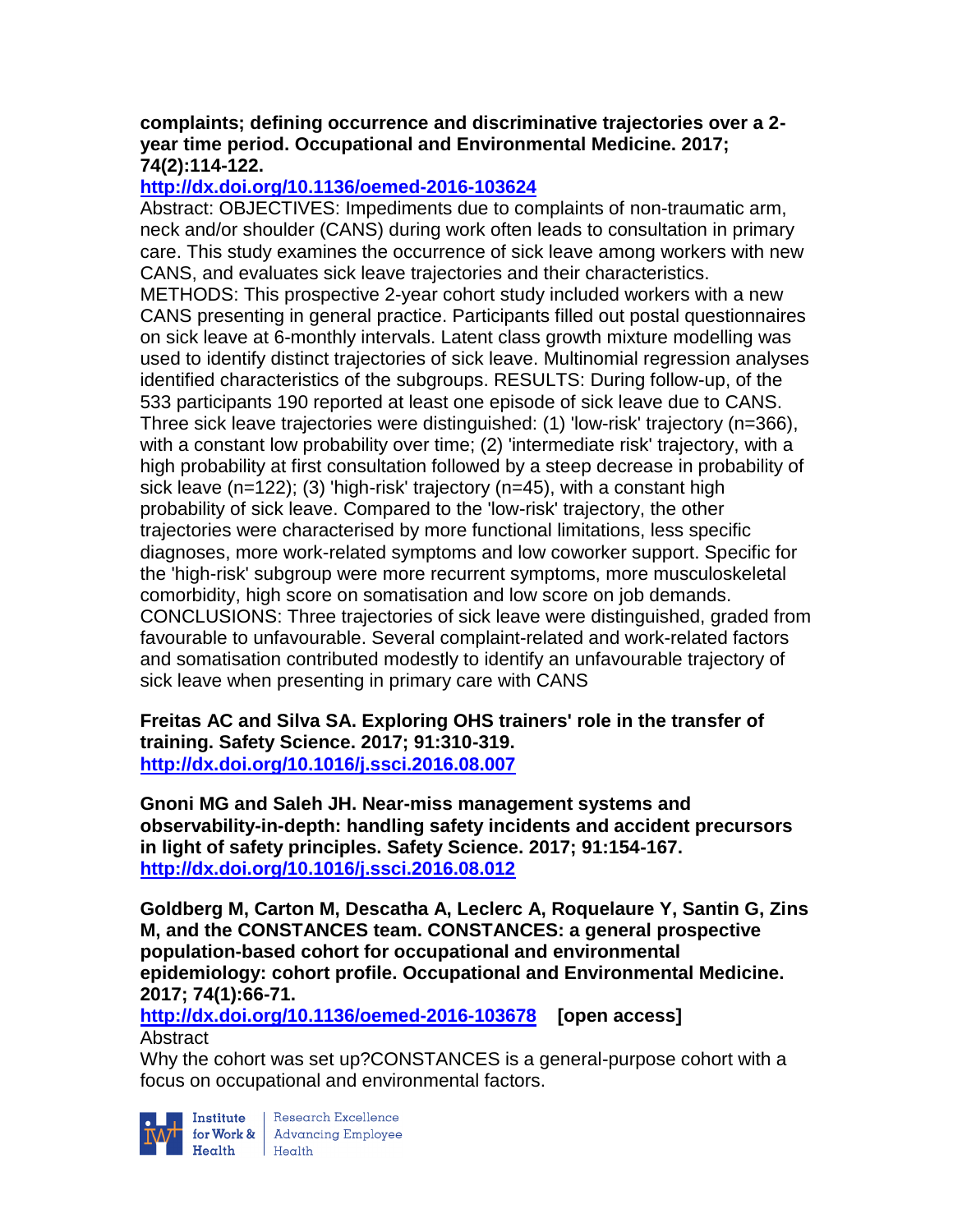Cohort participants CONSTANCES was designed as a randomly selected sample of French adults aged 18–69 years at inception; 200 000 participants will be included.

Data collection phases At enrolment, the participants are invited to complete questionnaires and to attend a health screening centre (HSC) for a health examination. A biobank will be set up. The follow-up includes an yearly selfadministered questionnaire, a periodic visit to an HSC and linkage to social and national health administrative databases.

Main types of data collected Data collected for participants include social and demographic characteristics, socioeconomic status, life events and behaviours. Regarding occupational and environmental factors, a wealth of data on organisational, chemical, biological, biomechanical and psychosocial lifelong exposure, as well as residential characteristics, are collected at enrolment and during follow-up. The health data cover a wide spectrum: self-reported health scales, reported prevalent and incident diseases, long-term chronic diseases and hospitalisations, sick-leaves, handicaps, limitations, disabilities and injuries, healthcare usage and services provided, and causes of death.

Control of selection effects To take into account non-participation and attrition, a random cohort of non-participants was set up and will be followed through the same national databases as participants.

Data access Inclusions begun at the end of 2012 and more than 110 000 participants were already included by September 2016. Several projects on occupational and environmental risks already applied to a public call for nested research projects.

### **Hall AL, Smit AN, Mistlberger RE, Landry GJ, and Koehoorn M. Organisational characteristics associated with shift work practices and potential opportunities for intervention: findings from a Canadian study. Occupational and Environmental Medicine. 2017; 74(1):6-13. <http://dx.doi.org/10.1136/oemed-2016-103664>**

Abstract: INTRODUCTION: Shift work is a common working arrangement with wide-ranging implications for worker health. Organisational determinants of shift work practices are not well characterised; such information could be used to guide evidence-based research and best practices to mitigate shift work's negative effects. This exploratory study aimed to describe and assess organisational-level determinants of shift work practices thought to affect health, across a range of industry sectors. METHODS: Data on organisational characteristics, shift work scheduling, provision of shift work education materials/training to employees and night-time lighting policies in the workplace were collected during phone interviews with organisations across the Canadian province of British Columbia. Relationships between organisational characteristics and shift work practices were assessed using multivariable logistic regression models. RESULTS: The study sample included 88 participating organisations, representing 30 700 shift workers. Long-duration shifts, provision of shift work education materials/training to employees and night-time lighting

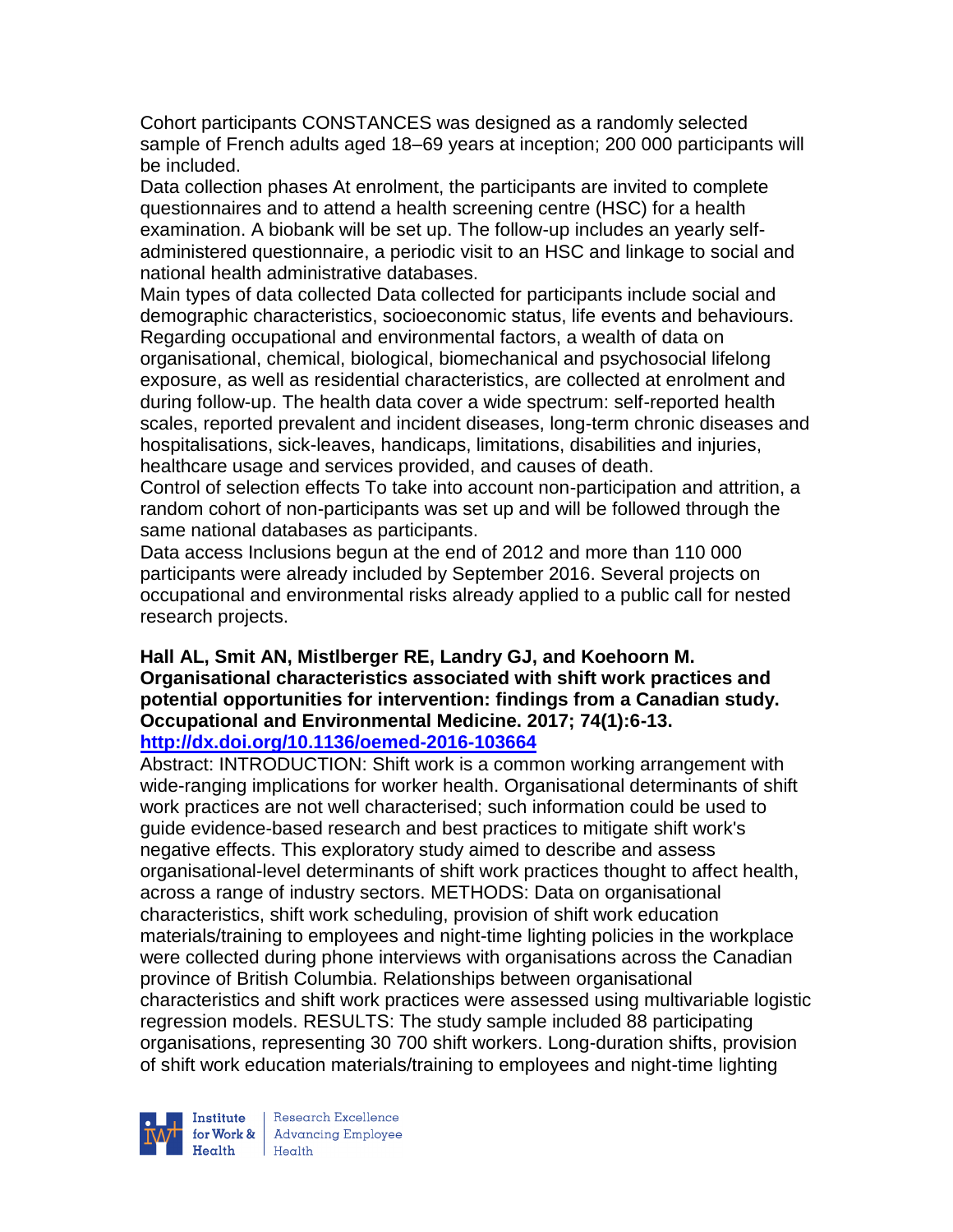policies were reported by approximately one-third of participating organisations. Odds of long-duration shifts increased in larger workplaces and by industry. Odds of providing shift work education materials/training increased in larger workplaces, in organisations reporting concern for shift worker health and in organisations without seasonal changes in shift work. Odds of night-time lighting policies in the workplace increased in organisations reporting previous workplace accidents or incidents that occurred during non-daytime hours, site maintenance needs and client service or care needs. CONCLUSIONS: This study points to organisational determinants of shift work practices that could be useful for targeting research and workplace interventions. Results should be interpreted as preliminary in an emerging body of literature on shift work and health

**Harvey SB, Modini M, Joyce S, Milligan-Saville JS, Tan L, Mykletun A, Bryant RA, Christensen H, and Mitchell PB. Can work make you mentally ill? A systematic meta-review of work-related risk factors for common mental health problems. Occupational and Environmental Medicine. 2017; [Epub ahead of print].**

#### **<http://dx.doi.org/10.1136/oemed-2016-104015>**

Abstract: It has been suggested that certain types of work may increase the risk of common mental disorders, but the exact nature of the relationship has been contentious. The aim of this paper is to conduct the first comprehensive systematic meta-review of the evidence linking work to the development of common mental health problems, specifically depression, anxiety and/or workrelated stress and to consider how the risk factors identified may relate to each other. MEDLINE, PsychInfo, Embase, the Cochrane Collaboration and grey literature databases were systematically searched for review articles that examined work-based risk factors for common mental health problems. All included reviews were subjected to a quality appraisal. 37 review studies were identified, of which 7 were at least moderate quality. 3 broad categories of workrelated factors were identified to explain how work may contribute to the development of depression and/or anxiety: imbalanced job design, occupational uncertainty and lack of value and respect in the workplace. Within these broad categories, there was moderate level evidence from multiple prospective studies that high job demands, low job control, high effort-reward imbalance, low relational justice, low procedural justice, role stress, bullying and low social support in the workplace are associated with a greater risk of developing common mental health problems. While methodological limitations continue to preclude more definitive statements on causation between work and mental disorders, there is now a range of promising targets for individual and organisational-level interventions aimed at minimising mental health problems in the workplace

**Larrieta-Rubin de Celis I, Fernandez de Bobadilla-Gumez S, del Mar Alonso-Almeida M, and Velasco-Balmaseda E. Women's occupational health and safety management: an issue for corporate social responsibility. Safety** 



Research Excellence **Institute** Research Excellence<br> **For Work &**<br>
Marth Harlth Harlth  $H_{\text{eath}}$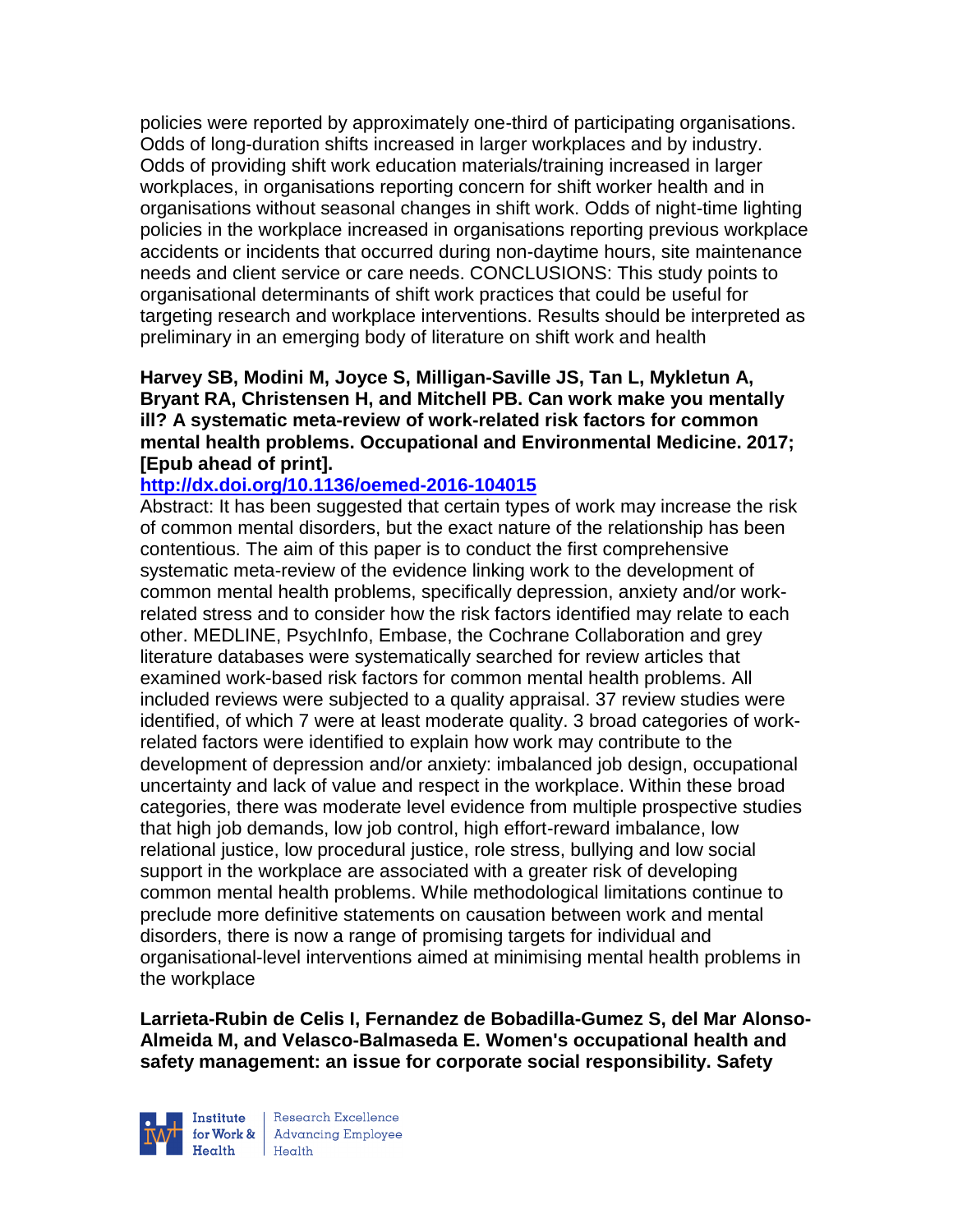# **Science. 2017; 91:61-70. <http://dx.doi.org/10.1016/j.ssci.2016.07.019>**

## **Leach LS, Poyser C, and Butterworth P. Workplace bullying and the association with suicidal ideation/thoughts and behaviour: a systematic review. Occupational and Environmental Medicine. 2017; 74(1):72-79. <http://dx.doi.org/10.1136/oemed-2016-103726>**

Abstract: The established links between workplace bullying and poor mental health provide a prima facie reason to expect that workplace bullying increases the risk of suicidal ideation (thoughts) and behaviours. Until now, there has been no systematic summary of the available evidence. This systematic review summarises published studies reporting data on workplace bullying and suicidal ideation, or behaviour. The review sought to ascertain the nature of this association and highlight future research directions. 5 electronic databases were searched. 2 reviewers independently selected the articles for inclusion, and extracted information about study characteristics (sample, recruitment method, assessment and measures) and data reporting the association of workplace bullying with suicidal ideation and behaviour. 12 studies were included in the final review-8 reported estimates of a positive association between workplace bullying and suicidal ideation, and a further 4 provided descriptive information about the prevalence of suicidal ideation in targets of bullying. Only 1 non-representative cross-sectional study examined the association between workplace bullying and suicidal behaviour. The results show an absence of high-quality epidemiological studies (eg, prospective cohort studies, which controlled for workplace characteristics and baseline psychiatric morbidity). While the available literature (predominantly cross-sectional) suggests that there is a positive association between workplace bullying and suicidal ideation, the low quality of studies prevents ruling out alternative explanations. Further longitudinal, populationbased research, adjusting for potential covariates (within and outside the workplace), is needed to determine the level of risk that workplace bullying independently contributes to suicidal ideation and behaviour

**Mullen J, Kelloway EK, and Teed M. Employer safety obligations, transformational leadership and their interactive effects on employee safety performance. Safety Science. 2017; 91:405-412. <http://dx.doi.org/10.1016/j.ssci.2016.09.007>**

**Pinion C, Brewer S, Douphrate D, Whitehead L, DelliFraine J, Taylor WC, and Klyza J. The impact of job control on employee perception of management commitment to safety. Safety Science. 2017; 93:70-75. <http://dx.doi.org/10.1016/j.ssci.2016.11.015>**

**Schwatka NV, Atherly A, Dally MJ, Fang H, vS Brockbank C, Tenney L, Goetzel RZ, Jinnett K, Witter R, Reynolds S, McMillen J, and Newman LS. Health risk factors as predictors of workers' compensation claim occurrence and cost. Occupational and Environmental Medicine. 2017;** 



Institute Research Excellence<br>
for Work & Advancing Employee<br>
Health<br>
Health Health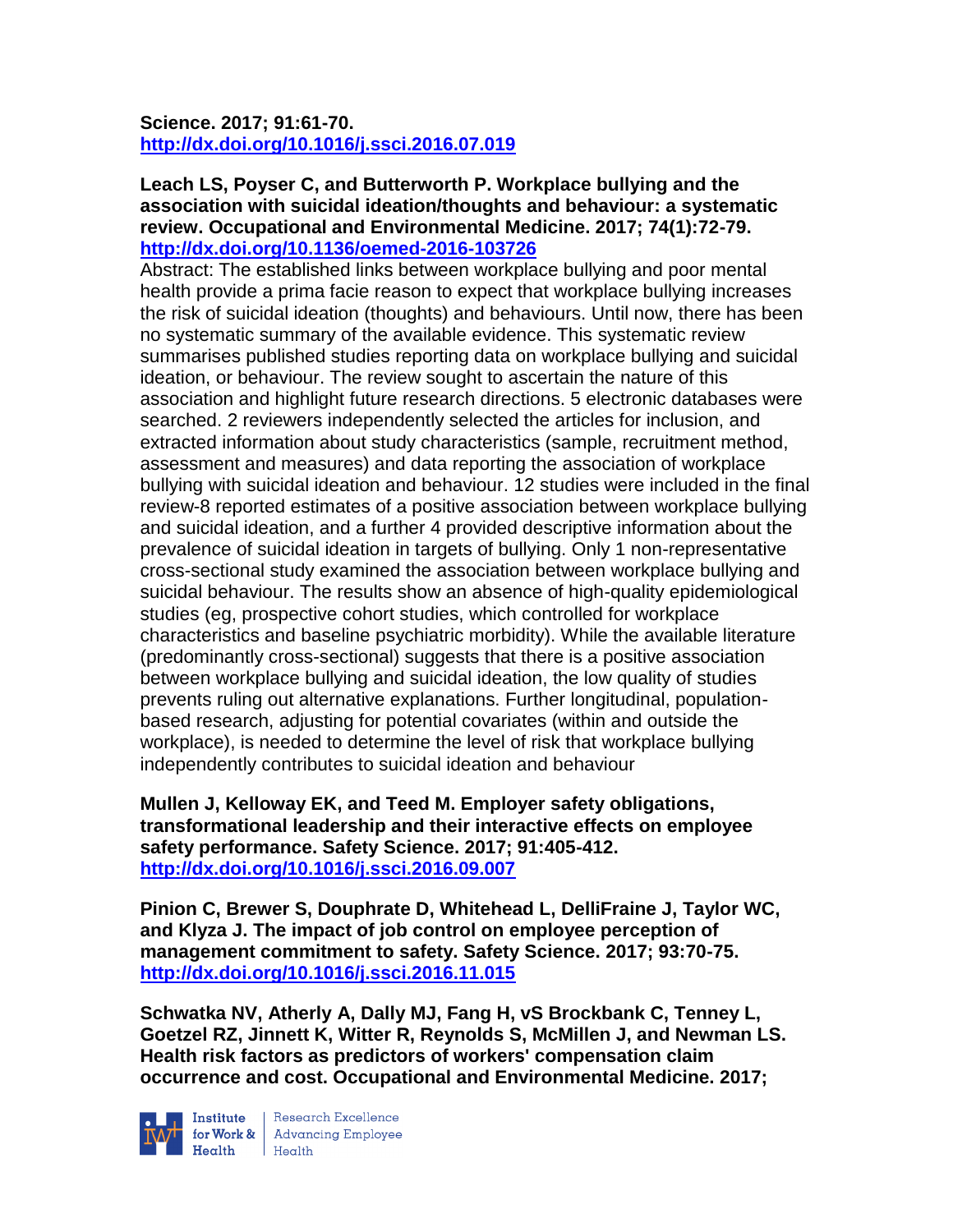# **74(1):14-23.**

**<http://dx.doi.org/10.1136/oemed-2015-103334>[open access]**

Abstract: OBJECTIVE: The objective of this study was to examine the predictive relationships between employee health risk factors (HRFs) and workers' compensation (WC) claim occurrence and costs. METHODS: Logistic regression and generalised linear models were used to estimate the predictive association between HRFs and claim occurrence and cost among a cohort of 16 926 employees from 314 large, medium and small businesses across multiple industries. First, unadjusted (HRFs only) models were estimated, and second, adjusted (HRFs plus demographic and work organisation variables) were estimated. RESULTS: Unadjusted models demonstrated that several HRFs were predictive of WC claim occurrence and cost. After adjusting for demographic and work organisation differences between employees, many of the relationships previously established did not achieve statistical significance. Stress was the only HRF to display a consistent relationship with claim occurrence, though the type of stress mattered. Stress at work was marginally predictive of a higher odds of incurring a WC claim (p<0.10). Stress at home and stress over finances were predictive of higher and lower costs of claims, respectively (p<0.05). CONCLUSIONS: The unadjusted model results indicate that HRFs are predictive of future WC claims. However, the disparate findings between unadjusted and adjusted models indicate that future research is needed to examine the multilevel relationship between employee demographics, organisational factors, HRFs and WC claims

# **Yong LC, Li J, and Calvert GM. Sleep-related problems in the US working population: prevalence and association with shiftwork status. Occupational and Environmental Medicine. 2017; 74(2):93-104.**

## **<http://dx.doi.org/10.1136/oemed-2016-103638>**

Abstract: OBJECTIVE: To estimate the prevalence of a comprehensive set of self-reported sleep problems by job characteristics, including shiftwork status, among a representative sample of US workers. METHODS: Data for 6338 workers aged >/=18 years were obtained from the National Health and Nutrition Examination Survey. Short sleep duration was defined as <7 hours per weekday/workday. Sleep quality was categorised as good, moderate and poor based on the frequency of 6 sleep-related symptoms. A sleep-related activities of daily living (ADL) score >/=2 was defined as impaired. Insomnia was defined as having poor sleep quality and impaired ADL. Shiftwork status was categorised as daytime, night, evening, rotating or another schedule. Prevalence rates were calculated and multivariate logistic regression analyses were used. RESULTS: The prevalence of short sleep duration (37.6% overall) was highest among night shift workers (61.8%; p<0.001). The prevalence of poor sleep quality was 19.2% among all workers, with the highest prevalence among night shift workers (30.7%, p=0.004). The prevalence of impaired ADL score (24.8% overall) and insomnia (8.8% overall) was also highest for night shift workers (36.2%, p=0.001 and 18.5%, p=0.013, respectively). In multivariate analysis, night shift workers